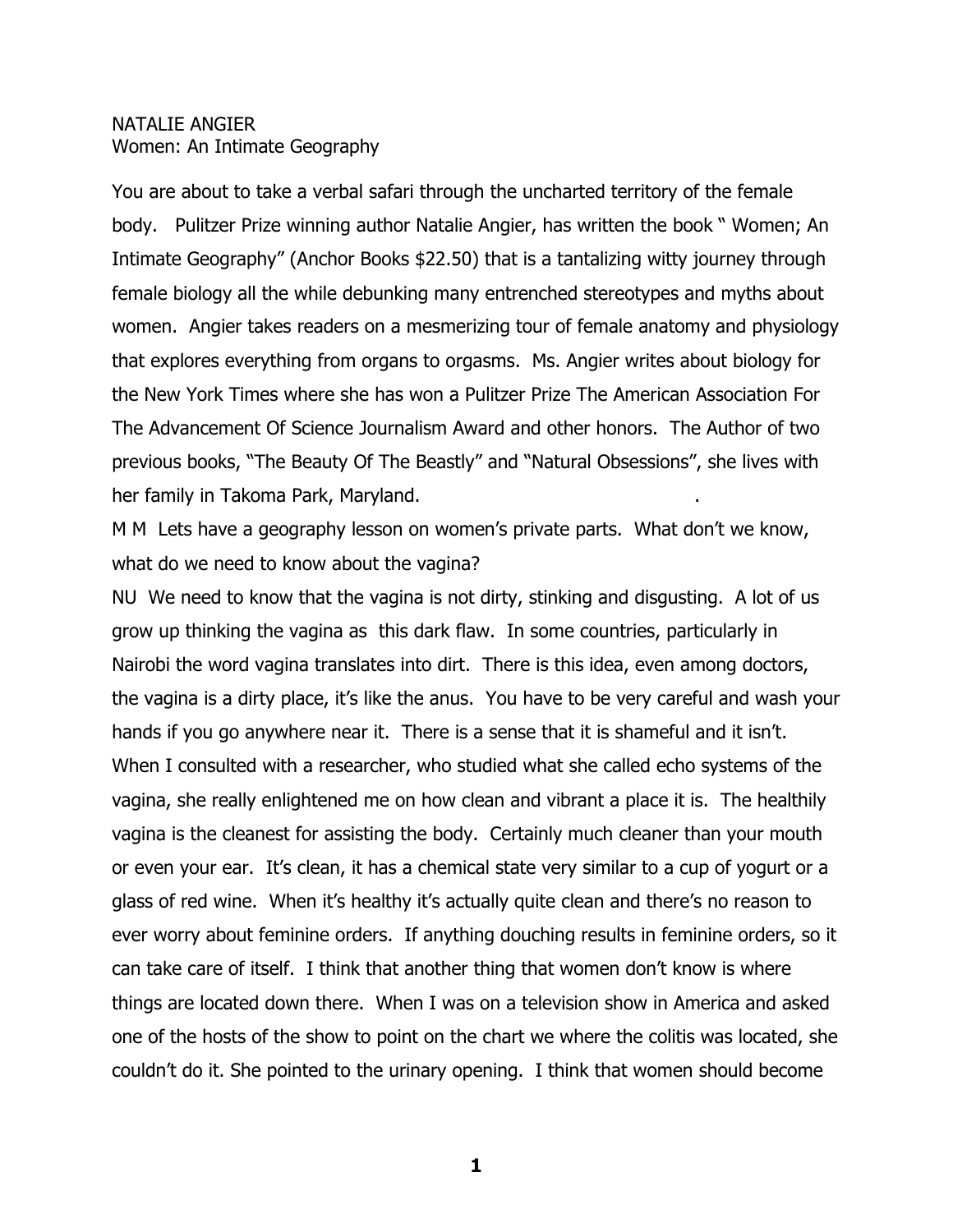more familiar with the basic geography of their private parts; if for no other reason to feel confident about them.

MM You also mention that the vagina sweats, why is this important? NU It sweats as a way of getting rid of body heat. It's interesting because men are generally better at getting rid of body heat than women are. This is one of the advantages they have in sports competition. They sweat more, therefore they don't tend to overheat internally. The vagina is one place that does sweat quite a bit. It's one way that excess heat can leave the body. Also important is the role of pubic hair, in helping to foster a healthy vagina. It has almost a thick wax coating on it, which helps to repel things like, menstrual blood and urine. It helps to keep things clean. I think this important because right now it's the fashion to shave. This brazil, which cut is becoming very stylish, is to shave yourself practically nude and I think that's a bad trend. The pubic hair is there for a reason. It's probably there for sexually attraction in helping to trap sexual orders that are maybe a kind of turn on, but it also serves a protective role. It also serves to cushion you, if you are to get insured, but in particular it helps to repel dirt.

MM What is there to know, that we don't know, about the cloritus?

NU The cloritus is an extremely nerve dense part of the body. It has more nerves per cubic square centimeter than anywhere else. Twice as many nerves as the penis and it's extremely sensitive. I think a lot of women who go through a period of feeling like they're sexually dysfunctional or not completely turned on, wonder why that is. Why the clitoris isn't located inside the vagina. We don't know, but I can say that the clitoris is very sensitive and is wired for sexual pleasure. When women do become familiar with how to use that it's a lot easier to get sexual pleasure. Too many women feel that they're inadequate if they need to have clitoral stimulation to have an orgasm. There's no reason to feel that's an inadequate way compared to orgasm during intercourse , because in fact, in nonhuman primates the clitoris is often stimulated extremely for the sake of sexual pleasure too. Therefore we're not alone in that. It's not something to be ashamed of.

MM You make note that there are very few books on the clitoris.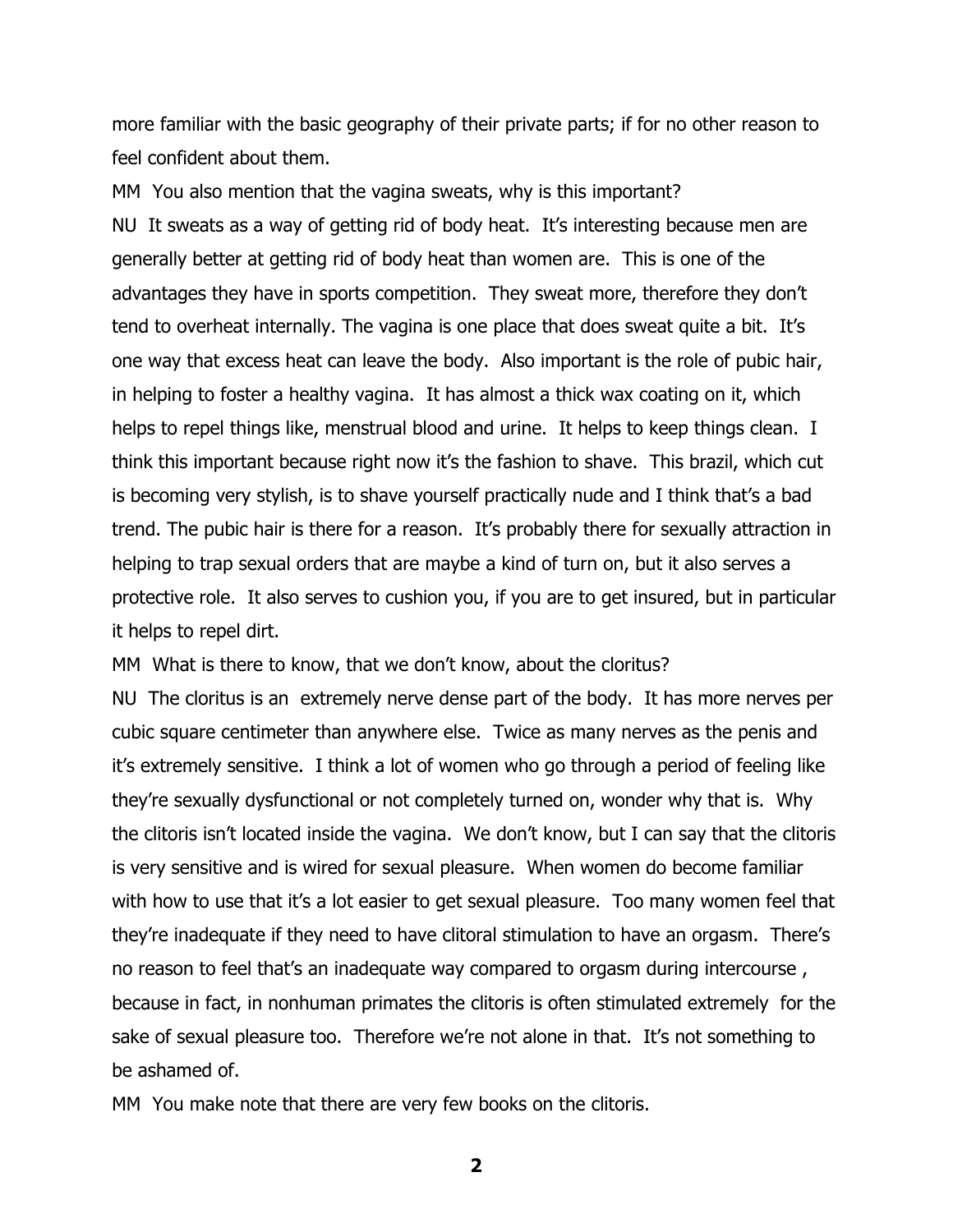NU Yes, there are only two text books that I'm aware of and both of these are very skinny text books on the clitoris and both of them date back to the early 1970's. The clitoris is not something that has been widely studied. I think the reason is that it only exists for pleasure and doesn't have another function, unlike other parts of the reproductive system, including the male reproductive system; where if you have a dysfunctional penis, you can't reproduce it, you can't even urinate properly. The clitoris, if it doesn't work, who cares, it doesn't do anything but give you pleasure. I think that's part of the problem why it's been ignored, people are embarrassed by it or they don't think that's its that important.

MM What about a clitorectomy?

NU You can either call it a clitorectomy or clitordectomy, both terms are used. They used to do that to women here in America, it was the cure for masturbation to prevent women from selfabuse as they called it.

MM What is it exactly?

NU It's cutting off the clitoris, surgically snipping it of. In Africa something like two million girls a year are clitoridectimized. It's part of their tribal ritual, in some countries in Africa 90 % of girls end up being not just clitoridectimized but they may have part of their labia removed too. African female mutilation is very common and a lot of people are fighting against it.

MM What's the purpose of it and how old are these girls when it's first done? NU The purpose of it is twofold, one is to try and make sure the girls remain chaste and tame their supposedly runaway libidos until they're married. The second reason is to give them a more feminine looking pelvis. Sometimes when you have your clitoris and labia all intact it can look almost masculine. By cutting it all off they make it look smooth and very feminine, so there's the twofold desire to have the emphasis on femininity plus chastity. In some countries it is done on girls at the age of five or six, in other countries they wait until they are--------.(couldn't make out the age) MM How does it affect them for the rest of their lives once they're married. NU Terribly, because the clitorectomy is not performed in a hospital under sterile conditions, they take a razor blade or a knife or some other sharp tool and just cut it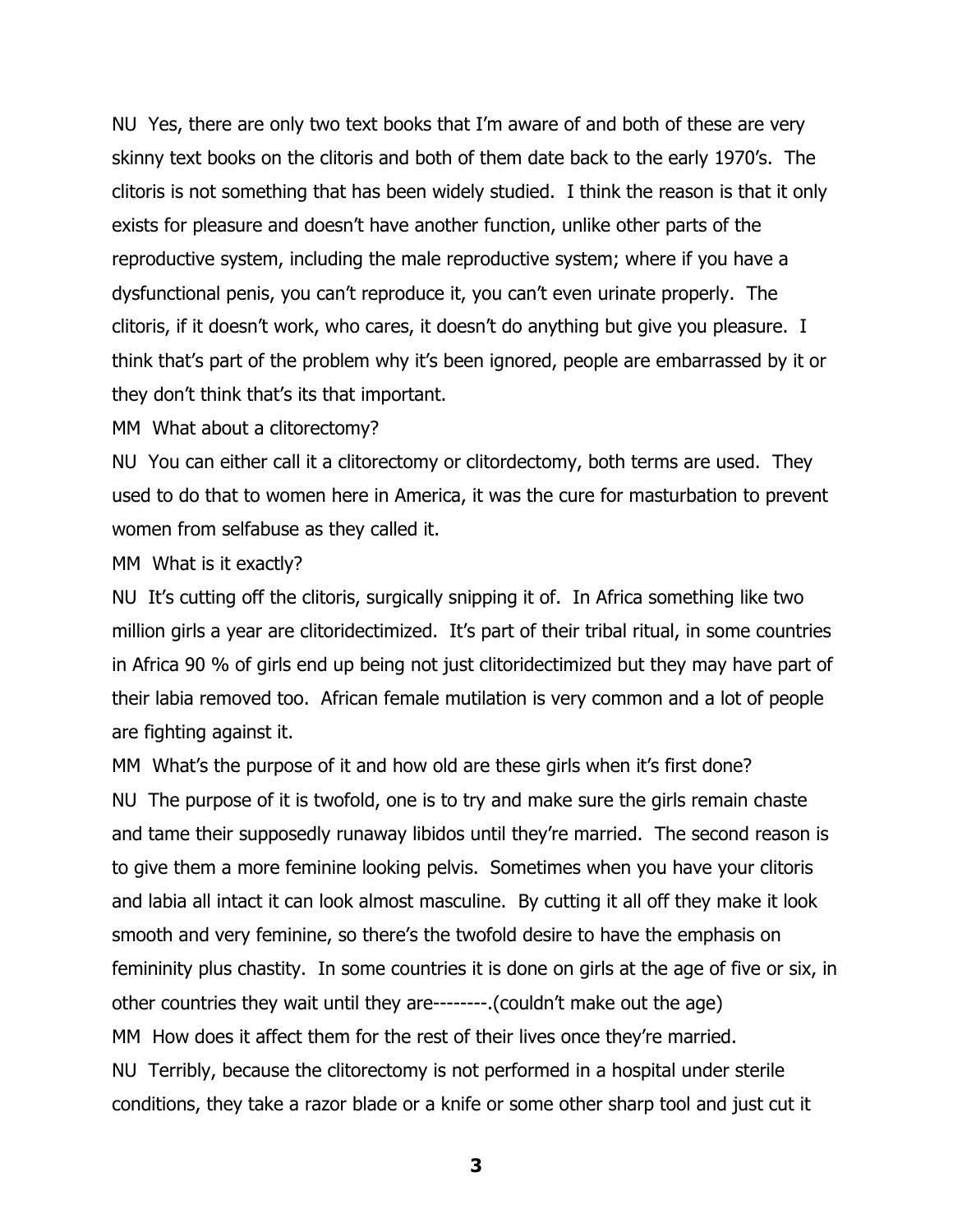right off. You hold the girt down screaming and so often there is tremendous problem with hemorrhaging, with infections, a lot of girls die as a result, they get septic. Even those who live will have scarring that can be painful for their whole lives. Sometimes they get these ----- (couldn't make out the word) that grow and they grow so large that they think they're dying of cancer. It can affect their fertility, it can make birth very painful, intercourse very painful, so the World Health Organization is actually going after this practice, not just as a denial of female sexual rights but a real human rights abuse because it can lead to so many health and medical problems that can often be fatal. There's a lot of organization now to try and end this practice. MM Let's talk about the uterus. What did you discover about the uterus? NU I discovered that the uterus is an amazing organ. Usually it's about the size of your fist and when you're pregnant it's capable of growing to a thousand fold its volume. Then within a few weeks of giving birth it's shrunk up again. The degree of plasticity is rather unique in the human body there's no other organ that you have that is capable of growing and shrinking like that without rupturing or having some horrible thing happen to it. So it's designed to be able to expand and is always in a state of balance during pregnancy. I think a lot of us recognize that with the contractions that we have the braxcton hicks (that's what it sounds like) contractions that on the one hand you're trying to control things on the other had hand you don't want to push the baby out. There's a kind of push me pull you going on during pregnancy all of it negotiated by different hormones. So it's a very complex, responsive organ. It's also perhaps not appreciated enough as a possible generator of the important hormones as well as the recipient of the affects of hormones. There is no equivalent in men so it's an unique organ, so a lot of our organs are kind of analogous to one another.

MM Let's talk about breasts because in this North American culture there is all this mammary madness. How do you explain it?

NU Breasts are interesting, because other primates have flat chests until they're pregnant then their breast swell up with milk and after they're pregnant their breasts shrink back down again. In humans the breasts develop their rounded form rather early in adolescent before a girl is actually --------- ---------- to carry a pregnancy. It's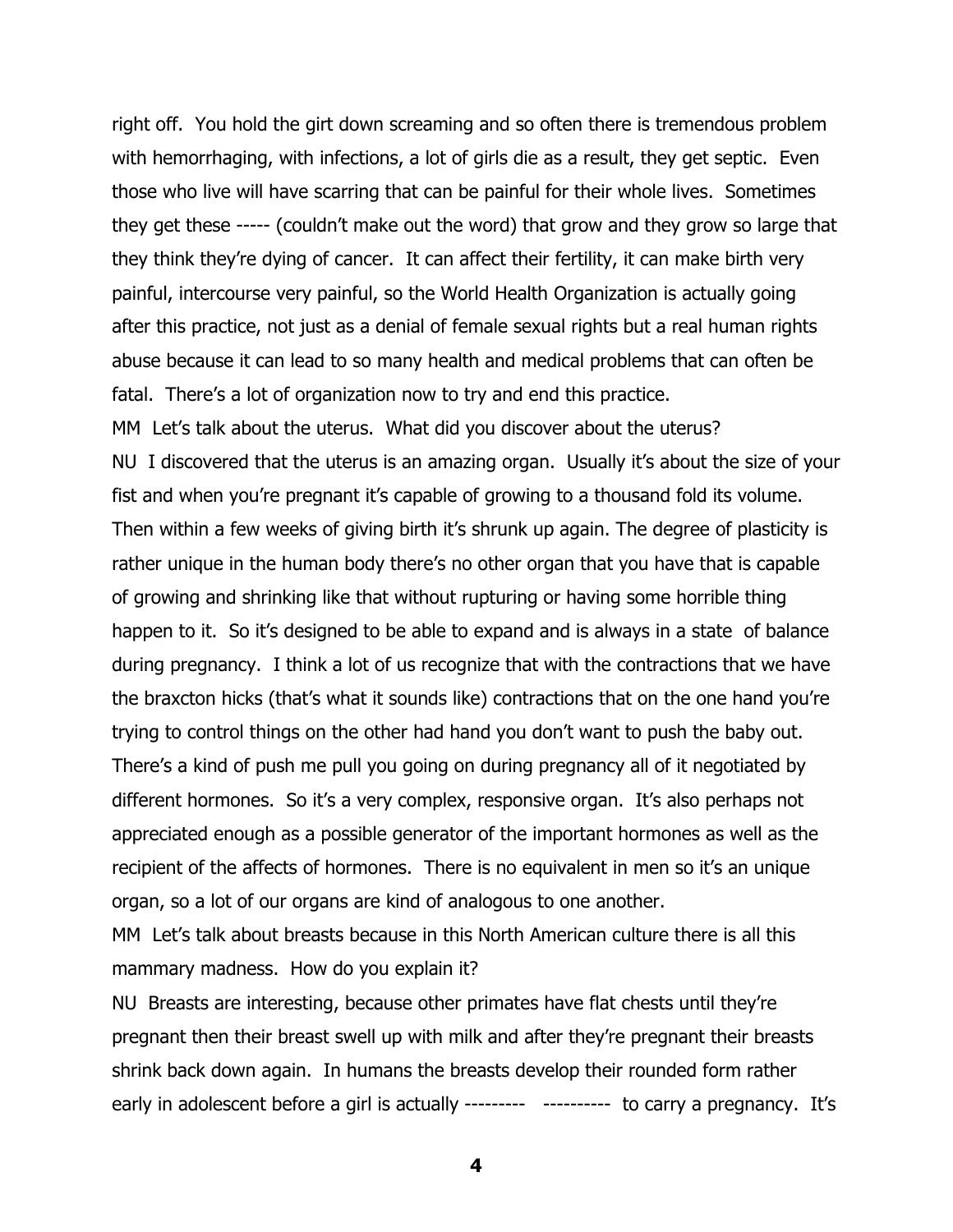one of the first signs of maturity in humans and of course the breasts stay swollen regardless of whether your lactating or not. So the question is why, why do humans have these perpetually prominent swollen breasts.

MM And why do men jump out of their socks over them?

NU If the breast is designed as a sort of sexual attraction then you would predict that, however what exactly is attracting men to these beasts. We don't know, there are so many theories. Evolutionary theorists love to talk about breasts. What are the breasts there fore, telling men. Are they a sign that the women is especially fertile and the bigger the breasts the more fertile she is? No, there's no correlation between breast size and fertility. Are they telling a man that this women has high genetic qualities? There's no evidence for that. Interestingly the size of a women's breasts has nothing to do with her ability to lactate. Every woman has the same amount of latacional tissue in her breasts, about I teaspoonful per breast. This is true regardless of what bra size you wear. What makes the difference is just a lot of fatty tissue and that tissue is not even particularly useful. When your resting (that's what it sounds like) your body is going to use the fatty tissue from your hips and your buttocks, it won't use the fatty tissue from your breasts. The fatty tissue from your breasts is kind of static, it's not very useable. So, is it saying anything important about a women's quality, so far there is no evidence of that. So, what I've tried to do in my book is say well, breasts are only one part of a larger seam of the human body. What makes the human body visually very unique is that it still ----- --- periods of -----. So you have the curve of the buttock that is an unique form on both men and women. The curve of the calf, the curve of muscles, the prominent arm muscles. Other animals are very very muscular but you never get that sort of prominent globular muscle form that is unique to humans. The curve of prominent cheek bones, so all of these curves that we find so attractive are seen across the human body, breasts are just one part of that. So I try to emphasize that while we're fixated on breasts now, many of these curves are naturally appealing to the human eye and it's not just the breasts.

MM What about hormones, Is there anything unique that you want to say about female hormones?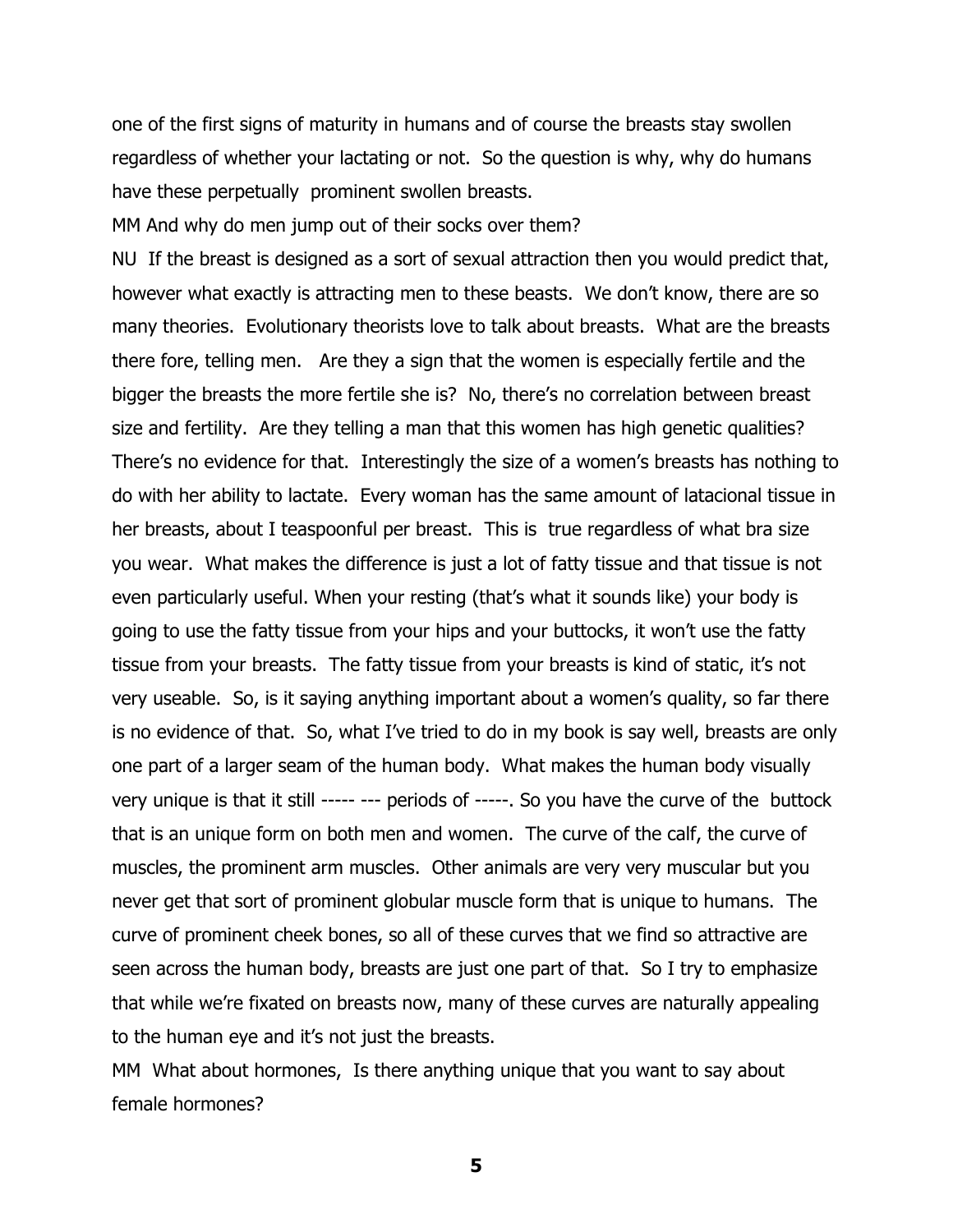NU It's important to appreciate that estrogen is a wonderful hormone and it effects every part of your body. It used to be though that it was a sex hormone that had to do with your menstrual cycle and your reproductive organs but, now it's been shown that almost every tissue in you body is responsive to estrogen, needs estrogen, especially during development. It's a very important hormone and at the same time, there's that question, should we have hormone replacement therapy after menopause for every women. Some women, and I try to put that in a context of saying, in fact the body has ways of replacing the estrogen that we lose once we reach menopause and it may not be a catchall solution. I really try not to take a side for or against hormonal replacement therapy but to allow us to appreciate estrogen without thinking that we have to take pills our whole life.

MM What about the mood swings that so many women suffer with PMS, is that strictly female and something that we should cherish instead of beating ourselves up about it? NU Interestingly, if women pay a little more attention to their menstrual cycle, without necessarily thinking about it as a negative thing, a number of women report having their senses enhanced and having greater visual acuity's . For example at certain times of the month, like at ovulation and right before menstruation it's almost as though the air is alive and if you pay attention to that and don't assume it's all bad then you will see that some of it is in fact possibly creatively enhancing. When you have these symptoms of PMS it has more to do with progesterone, the other hormone that falls in the menstrual cycle. Progesterone seems to be one that is more inclined to affect your moods and to give you all sorts of symptoms like bloating, headaches, pimples and so on. Progesterone seems to be the one more at fault then estrogen.

MM You talk about fetal cells being in the mothers blood stream. Tell me about that? NU This is a recent discovery, that decades after a women gives birth she retains cells from every baby that she has borne. These cells are not just leftover, sloughed off dead tissue, these are living cells that are circulating in her body long after she gave birth. That means that they're still slowly dividing, because cells can't live forever unless they're dividing, so she still retains this trace of her baby. Why we don't know,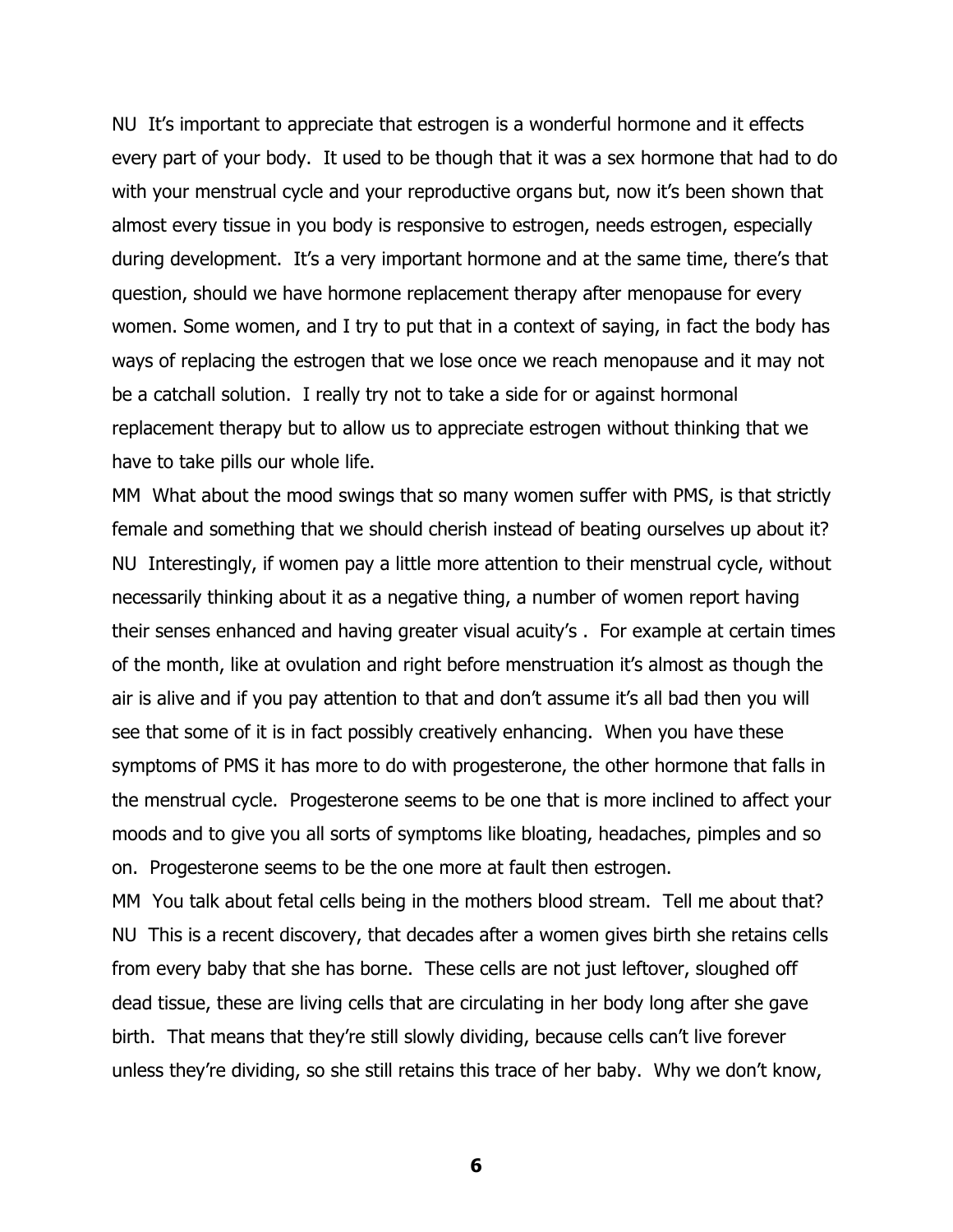but it was such a surprise to researchers to discover this. They discovered this in the course of trying to find better ways of doing prenatal diagnosis.

MM Is there any purpose to this or does it mean anything?

NU We don't know, it's such a new discovery. Is it a way of having an immune recognition or is it a way of retaining an attachment on some cellular level or is it just somehow an -------- in a byproduct. We don't know but it is clearly something that is being maintained because these are living cells.

MM We always make jokes about our mothers always knowing what we're doing would this maybe be why?

NU there could be something in that. It's certainly true that once you've had a child you can't shake that attachment.

MM Why do you refer so much to the sexuality of animals in writing this book? What are we to learn from that?

NU By looking at the way different species behave we can perhaps get some cross sectional insight into our own emotions.

MM Can you give me a few examples. They're almost fun, such as the hyena who gives birth through the clitoris, it gives us something to think about.

NU The hyenas are amazing animals, the spotted hyenas when it's in the mother's womb, both the male and the female, they're exposed to such high amounts of androgen, male hormones, that both males and females and females come out looking the same. Both of them have penises and scrotums and in fact both of them greet each other to get erections. Both male and female use those little penises for social purposes and interestingly the females are slightly bigger than the males and they are dominate over the males even though they've both been exposed to the same amount of androgen. There's no reason why the female should be dominate but they are. MM They give birth through the clitoris?

NU essentiality, that's what happens. The organs, the clitoris and the labia, have all kind of fused together and there's just a little hole there and that's the birth canal, so the mother has to give birth through, what it amounts to, it would be like a man giving birth through his penis. The first birth is very difficult, and when you see them they are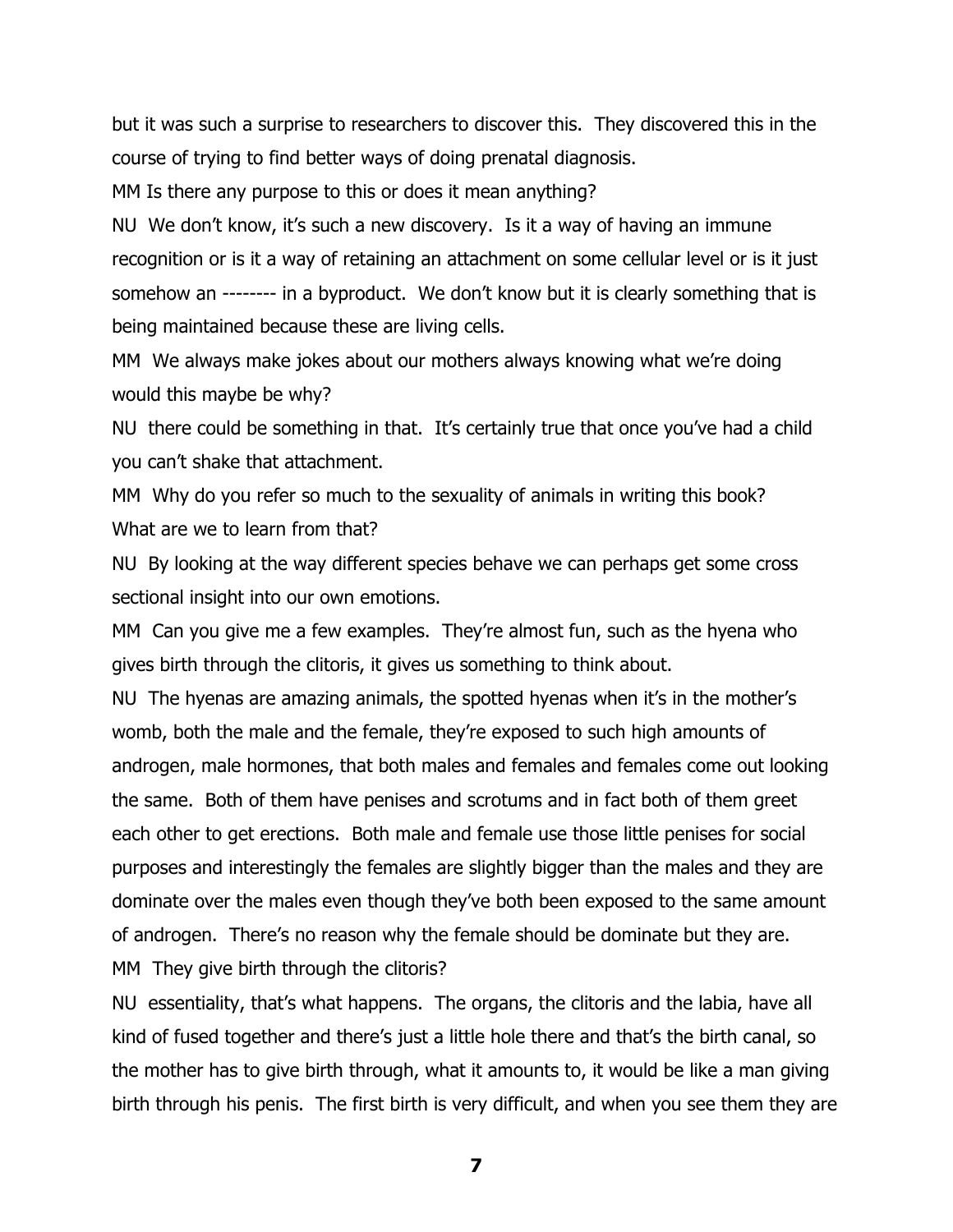in obvious pain and quite often there's a still birth, because the baby doesn't make it out and both mother and baby die. If the mother has a successful birth it kind of rips it open and future births are much easier. The benoboes, which are closely related to the chimpanzee. The boneless are interesting because they use sex for every single social purpose you can think of. A hand shake to them relates to a sexual gesture, like when anybody is upset, before they eat, to calm everybody down, to make new allies. A female uses sex with each to form alliances. So females form alliances that allow them a great deal of autonomy and so they are very independent and are able to be harassed by males the way regular people ……

MM So you mean they have sex with each other.

NU Yes. They have what is called genital to genital rubbing, they are facing each other and rubbing their genitals against each other. This the way of cementing these alliances. So benobles are interesting in that they structure their whole society around sex and you see sex between young and old, males and males, females and females, everybody. It seems to be the glue that holds their society together and so if we compare that to other chimpanzees, which are much less sexy and are much more warlike you can see where we are somewhere in between those two.

MM How does this relate to humans? Like they're sort of sexual Olympians, I guess NU I'm interested also in the ability of the females to form alliances with each other because it helps to give them a great degree of autonomy, so I present this as evidence that female subornation is not inevitable. People have often used the chimpanzee model to say Male chimpanzees dominate over the female so human males of course dominate over women. So I use the benoboes example as this is another way of structuring society as they are closely related to us as chimpanzees so we don't have to say we're like chimpanzees and this is our evolutionary path.

MM What other misconceptions do you see about women that really irritates you whether it has to do with their anatomy or their nature.

NU It irritates me that people continue to think of women as less aggressive or nicer than men or naturally better. This different emphasis on our superiority of we can get along or are more cooperative and so on. More monogamous, more cuddly, more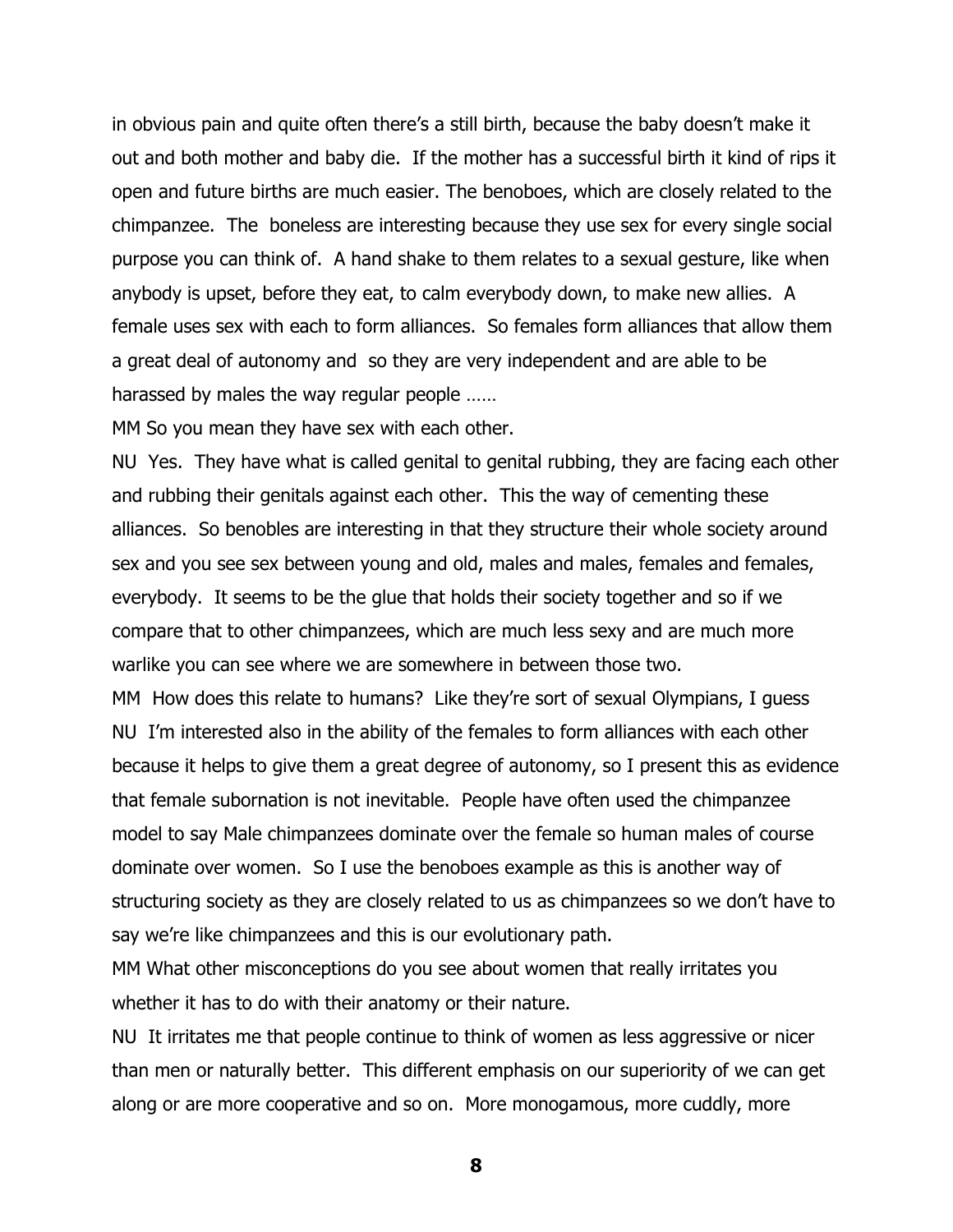nurturing, more choosy, less interested in achievement and competition, all of these things that are the traditional stereotype. There's very little evidence for it, in fact I talk a lot about female aggression and how powerful it is. I think that women have to reclaim all parts of themselves, we're not only this or not only that. Different situations are going to bring out different parts of our nature. I really resist being pigeonholed at cooperative and this motherearth role that we're given.

MM why have women always been punished for promiscuity, adultery and displays of sexual desire?

NU Because the battle is over who controls the female sexuality. What does the female want to do, she wants to control her sexuality, what does the male want to do, he wants to control female sexuality too. Why? Because female sexuality is the bridge to the future. A man can't reproduce on his own so everybody wants to control female sexuality. It's seen as an incredibly sexual force and so it doesn't surprise me that men the world over want to try and control it. We see this happening in other species. Male dolphins try to control female dolphins to keep them in line. It's something that males want to do because this is their ticket to genetic immortality. I'm not surprised they do it but obviously it's not always in women's best interests to be controlled by men. MM Who gets the most from marriage?

NU I think that both sexes benefit pretty much. It's been shown that men tend to benefit more in terms of their health. There's more documented evidence that men's health improves from marriage more than women's and also they tend to live longer. Marriage gives more and more longevity to men than it does to women, however in terms of reporting on levels of happiness both women and men seem to report the same amount of happiness from marriage. Married people do seem to report being happier than unmarried people of both sexes.

MM What's love got to do with it? Where's love and romance fit into it? NU We're an amazing loving species and we maintain love and bonds with each other long after other species have forgotten all about that kid that they had, who is now gone and comes back. They don't care, they don't recognize him. We maintain bonds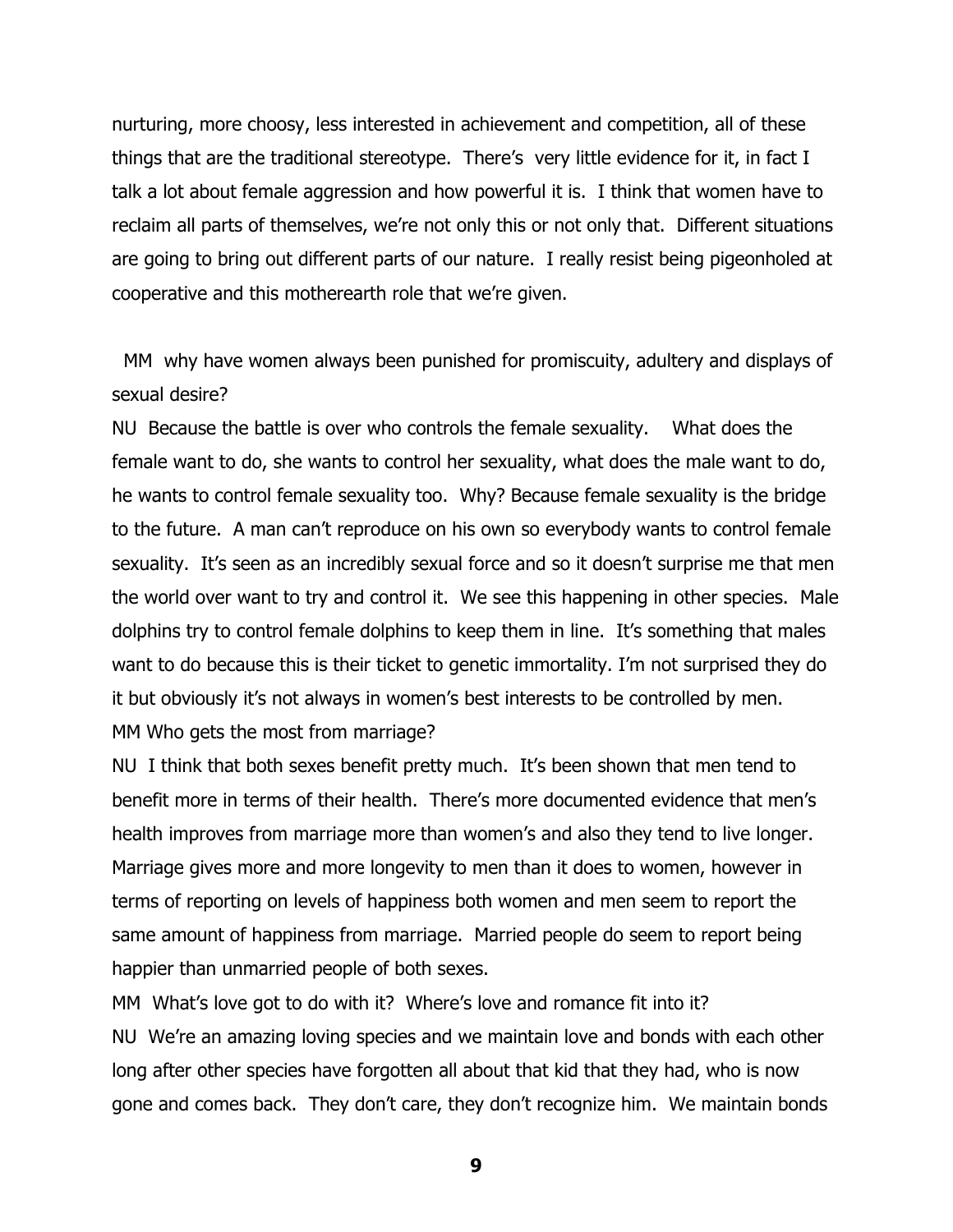with each other throughout our lives, also I think romantic love and passionate love that we feel, which is lot like drug addiction has all the symptoms of that, with the heart palpitations, sweating palms, dilated pupils. It all looks a lot like you're on cocaine. This is a way of getting you out of a relatively passive state and into a much more active aggressive state where you're seeking to be with the other in a kind of hungry way. So it kind of pushes you out and into the world and to the other. Once you form a bond with someone the kind of flip side of aggression is affiliation and love. After romantic passion comes romantic love and that is much more of a soothing feeling kind of physiological state where it lowers your blood pressure, calms you heart. It's again like a drug but more of a tranquilizing one, without it sort of making you stupefied, it seems to be very healthy to the body. It's almost like the romantic passion tenderizes the brain for the bonds of attachment.

MM We're incorrigible romantics, we're always going to look for romance right?

NU It's found, in every culture that they've look at evidence of romantic love. It was thought that it was an invention of  $14<sup>th</sup>$  century France, with the rise of the bourgeoisie. It is true that in a lot of cultures, marriages are arranged and you are forced to marry someone you don't love. In fact, even in those cultures where marriages are arranged, there's evidence there is a feeling of romantic love, either for someone you're not married to or in many cases you become romantically in love with the person to whom your marriage has been arranged with. It does seem to be an important part of human bonding.

MM What do you think that men need to know about the true nature of women? Or that maybe women need to know.

NU Men need to know that women are proactive, yearning, aggressive, ambitious, loving, that we are complex, that there is no one way to pigeonhole us or define us and probably as complicated as the man feels he is and a women is as well. I'm not saying that men and women are the same, but the urges are all there. We want love, we want autonomy, notice of our fellow human beings, we want praise, we want status, we want all of those things. We want pleasure and we want to have control over our